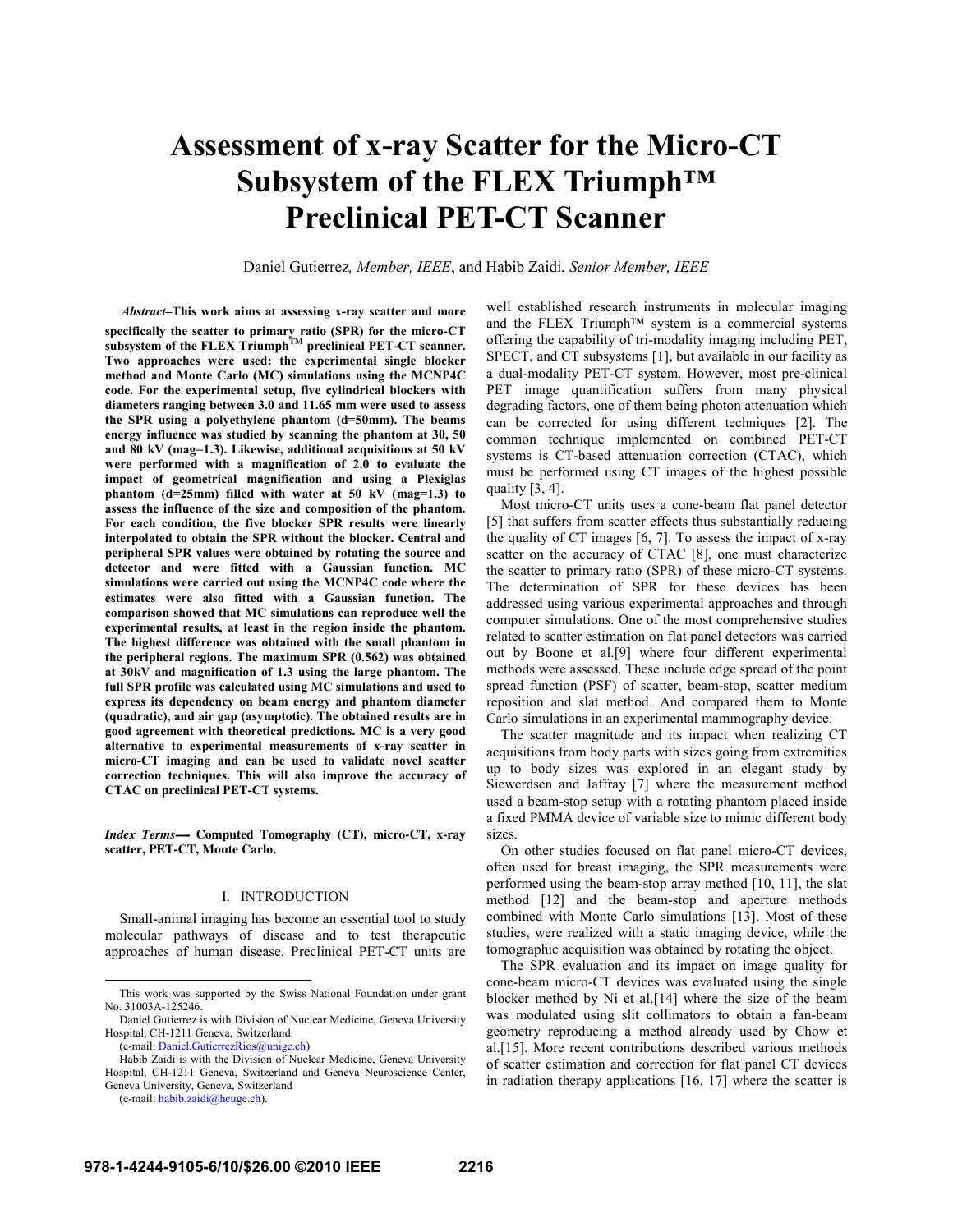estimated from the acquisition of a limited number of projections made with an array blocker.

Monte Carlo methods are often proposed as an alternative to demanding experimental measurements to evaluate the SPR for different systems owing to their flexibility and unlimited possibilities offered in terms of quantification of physical parameters that are difficult or even impossible to determine by experimental measurements [18-24]. However, this method is time consuming and suffers from difficulties associated with the creation of precise numerical models for complex situations. Actually it is possible to run individualized Monte Carlo calculations in a reasonable amount of time using high powered computing workstations or distributed computing networks. Hybrid approaches (analytical calculations using Monte Carlo data) have also been considered to decrease the computation time [23, 25].

In this work we combine experimental an Monte Carlo simulations to minimise difficulties to assess the scatter to primary ratio (SPR) of the FLEX Triumph™ preclinical PET-CT scanner. Due to the vertical layout of this commercial device and the rotation of the source and the detector around the imaged object, we opted for the single blocker method (SBM) used for the first time by Yaffe et al. [26] and Johns and Yaffe [27] on a prototype fan-beam devices. This choice was motivated by the little needed intervention on the imaging device with the disadvantage of obtaining the SPR only on a small part of the detector. Monte Carlo simulations were performed using the MCNP4C code to obtain the full profile of the SPR as well as the evaluation of the influence of the acquisition parameters on this result.

#### II. MATERIALS AND METHODS

### *A. Micro-CT imaging system*

 The data was acquired using the micro-CT subsystem of the commercial the FLEX Triumph™ preclinical PET/CT scanner (Gamma Medica-Ideas, Nortridge, CA)[1]. PET and CT subsystems are mounted on the same gantry allowing functional and anatomical imaging only with table translation.

The micro-CT subsystem is composed of an x-ray tube with an air-cooled fixed tungsten anode with a focal spot of 50 μm and an aluminium output window of 0.7 mm. The maximum tube power is 40 W with voltage ranging from 30 kV to 80 kV. The tube current at each voltage is set by a calibration procedure that consists of data acquisition without any object in the field of view at 3 levels of exposure: (i) without any exposure, (ii) with full exposure, i.e. the highest tube current which gives an image just below detector saturation, and (iii) with half the current used in the second acquisition to verify the linear response of the detector. Acquisitions are performed automatically at the maximum exposure similar to the second acquisition of the calibration procedure.

The x-ray flat panel detector is the Hamamatsu C7942, it is made of a CsI scintillator plate. This detector of 0.15 mm thickness has an active area of  $12 \times 12$  cm<sup>2</sup> with a pixel pitch of 50  $\mu$ m<sup>2</sup> (2400×2400 pixels). The detector is protected by a 1 mm thick aluminium cover that render it insensitive to photons having energies below 15 keV [28]. The source to

detector distance is constant (*SDD*=290 mm) but the device is able to realize a geometrical magnification (*mag.*=*SDD*/*SOD*) by changing the source to object distance (*SOD*) by the displacement of the source-detector couple and leaving the object always at the center of rotation. In this way, the magnification can be set between 1.3 (*SOD*=223 mm) and 2.5 (*SOD*=116 mm).

# *B. Test phantoms*

To evaluate the SPR we have used two test phantoms. The first one is a rat-size cylindrical polyethylene phantom with a diameter of 50 mm and a height of 250 mm. The second phantom is a mouse-size cylindrical Plexiglas phantom with a diameter of 25 mm and a height of 240 mm filled with water.

# *C. Single Blocker Method*

The experimental measurement of SPR was done with the Single Blocker method (SBM). Five cylindrical lead blockers of 3.0, 5.1, 7.0, 9.8 and 11.65 mm diameter and with thickness of 4 mm are larger than 96 times the thickness of the HVL (0.041 mm of lead) for the highest effective beam energy (80 kV).

The SBM was first employed by Yaffe et al. [26] and we have employed the method used on the work of Johns and Yaffe [27]. In this method, a first acquisition of the phantom is performed without measurement of scatter (Fig. 1a):

$$
M_1 = P + S = P' + P'' + S \tag{1}
$$

where  $M_l$  is the total flux to the detector equal to the sum of S the scatter produced by the phantom and  $\overline{P}$  the primary beam passing through the phantom that is composed of *P'* the flux emitted by the focal spot, and *P"* the off-focal spot and scattered radiation produced by the filters and collimators.

The second acquisition  $(M<sub>2</sub>)$  is made with one of the lead blockers positioned between the x-ray tube and the phantom stopping the flux emitted by the focal spot *P'* (Fig. 1b):

$$
M_2 = P'' + S \tag{2}
$$

To determine the primary and the scatter flux, it is then necessary to estimate *P"*. For this purpose, Yaffe et al. [26] proposed a method that consists on the measure the total flux  $(M_3)$  without nothing on the beam path:

$$
M_3 = P'_{air} + P''_{air} \tag{3}
$$

where *P'air* and *P"air* are the focal and off-focal radiation arriving to the detector.

A forth acquisition  $(M_4)$  is then performed with nothing but the blocker in place to estimate the off-focal spot radiation *P"air*:

$$
M_4 = P''_{air} \tag{4}
$$

If we calculate the SPR, we can see that experimentally it depends on the measurement of the off-focal radiation *P"*:

$$
SPR = \frac{S}{P} = \frac{M_2 - P''}{M_1 - S} = \frac{M_2 - P''}{M_1 - (M_2 - P'')}
$$
 (5)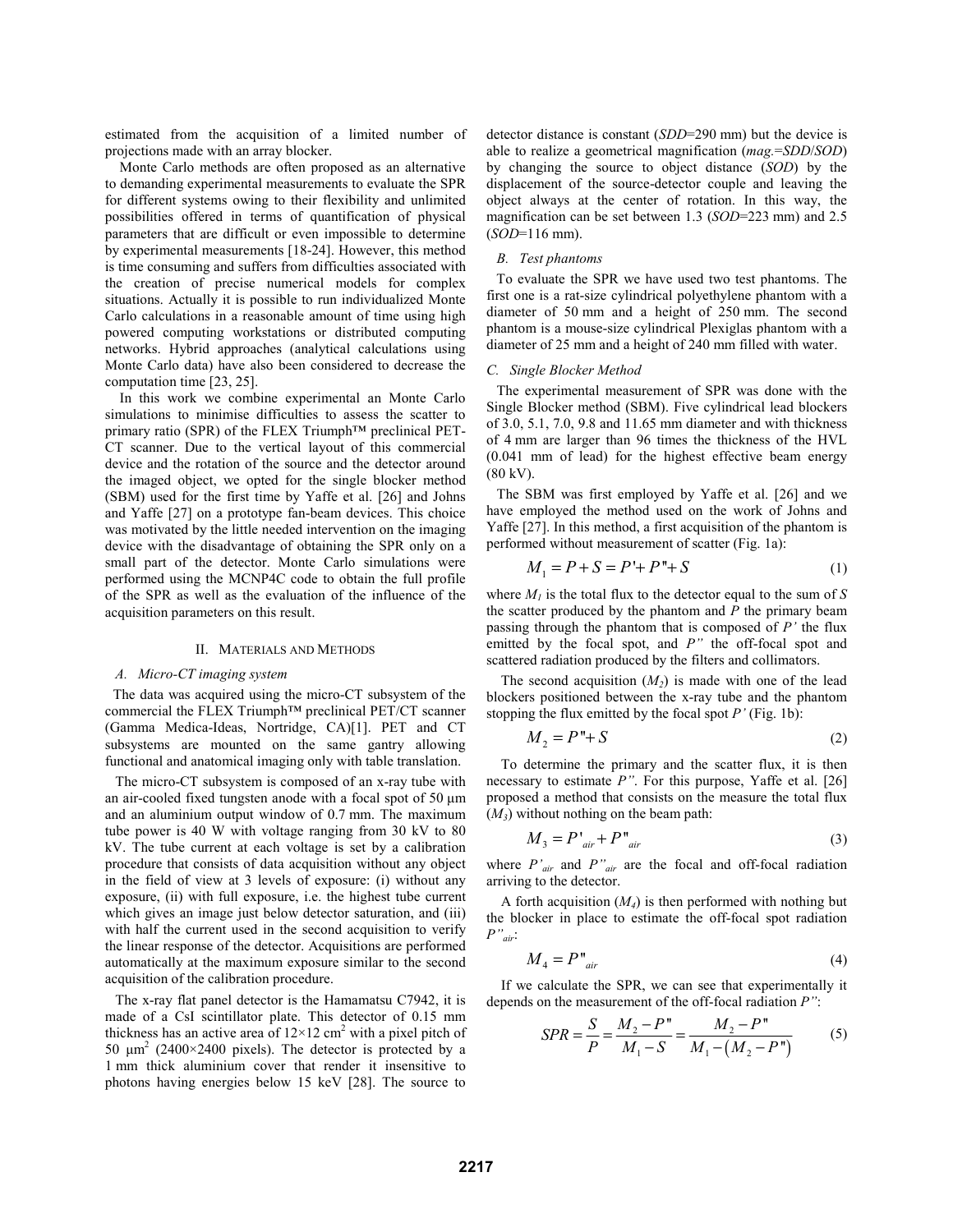

Fig. 1. Illustration of the single blocker method for scatter measurement: (a) Acquisition without blocker. (b) Acquisition with blocker.

This value can be obtained from the ratio of attenuation (*RA*) between the off-focal radiation and focal radiation:

$$
RA = \frac{A''}{A'} = \frac{P''/P''_{air}}{P'/P'_{air}}\tag{6}
$$

then:

$$
P" = RA \cdot A' \cdot P"_{air} \tag{7}
$$

While *P"air* can be obtained from equation (4) and the attenuation (*A'*) of the flux emitted by the focal spot in the phantom can be easily measured:

$$
A' = \frac{P'}{P'}_{air} = \frac{M_1 - M_2}{M_3 - M_4}
$$
 (8)

The problem consist on the determination. Values of *RA* between 0.81 and 0.89 were experimentally obtained by Johns and Yaffe [27] for tube potentials from 60 to 140 kV, beam filtration from 2.6 to 8 mm and water phantoms of 12 to 25 cm diameter, leading them to use a single mean value of 0.86 in their SPR measurements.

We were unable to realise this because of the limited freedom while mounting an experimental setup in this comercial PET/CT device, for this reason we have calculated the *RA* taking into account the spectrum of the beam produced by the x-ray tube  $(\Phi_{kV}(E))$ , to calculate the exponential attenuation produced by a phantom thickness *xph*:

$$
A = \exp\left(-\mu\left(\Phi_{kV}\left(E\right)\right) \cdot x_{ph}\right) \tag{9}
$$

We made the hypothesis that *P'* spectra is equal to the one of the unfiltered beam since it traverses the filters without any interaction beside photoelectric absorption of low energy photons, and that *P"* spectra is roughly the spectrum of the filtered beam arriving after interacting with the filters. With these hypothesis we can calculate the ratio between *A"* and *A'* of the spectrums  $\Phi_{kV}$ <sup>"</sup>(*E*) and  $\Phi_{kV}$ <sup>"</sup>(*E*) respectivelly. To simplify this calculation, we have replaced the spectrums with their respective mean energies (Table I):

$$
RA = \frac{A''}{A'} = \exp\left(x_{ph} \cdot \left(\mu\left(E'\right)_{mean}\right) - \mu\left(E''\right)_{mean}\right)\right) \tag{10}
$$

Table I. Relative attenuation (*RA*) calculated using equation (10) for the two phantoms at the 6 tube voltages.

| Tube Voltage (kV)                                                           | 30 | 40   | 50    | 60    | 70    | 80    |
|-----------------------------------------------------------------------------|----|------|-------|-------|-------|-------|
| <i>P</i> ' mean energy (keV) $21.50$ 25.97                                  |    |      | 30.12 | 33.90 | 37.38 | 40.80 |
| $P''$ mean energy(keV) 22.45 27.25                                          |    |      | 31.56 | 35.47 | 39.04 | 42.55 |
| Water<br>phantom<br>$(25 \text{ mm})$<br>relative 0.90<br>attenuation (RA)  |    | 0.87 | 0.96  | 0.96  | 0.96  | 0.98  |
| Polyethylene phantom<br>$(50 \text{ mm})$ relative 0.93<br>attenuation (RA) |    | 0.91 | 0.97  | 0.97  | 0.97  | 0.98  |

We have verified the accuracy of our approximation by the calculation the *RA* for similar conditions described in the paper of Johns and Yaffe [27], and we have obtained values between 0.81 and 0.90 that are very close to the reported measured values.

With this final consideration we can calculate with the following equation:

$$
SPR = \frac{S}{P} = \frac{M_2 - RA \cdot M_4 \cdot \frac{M_1 - M_2}{M_3 - M_4}}{M_1 - \left(M_2 - RA \cdot M_4 \cdot \frac{M_1 - M_2}{M_3 - M_4}\right)}
$$
(11)

To take into the scatter reduction produced by the blocker, we interpolated to a diameter of 0 mm the SPR values obtained with the five blockers.

Finally, the device has a vertical layout (Fig. 1) and the blocker was placed directly over the phantom. For this reason, central and peripheral values of the SPR were obtained by rotating the tube-detector couple around the phantom-bedblocker assembly and we have fitted this profile to a Gaussian function.

#### *D. Monte Carlo simulations*

The Monte Carlo N-Particle Transport Code version 4C (MCNP4C, Los Alamos National Laboratory: http://mcnpgreen.lanl.gov) was used in this study. This is a general purpose code that uses nuclear and atomic data libraries for neutron energies from  $10^{-11}$  to 20 MeV and for photon and electron energies from  $10^{-3}$  to 1000 MeV.

This code that was originally created to simulate random processes associated with radiation interaction and detection and is often used in medical physics applications particularly in the field of diagnostic imaging.

To be able to use this code, the user must create an input text file that contains information about: geometry, materials, location and characteristics of the source, type of particles to be evaluated, type of answers desired and variance techniques to improve efficiency.

The simulation was a simplified geometry of the imaging device where only photon transport was considered. Simulation was limited to a cylindrical box corresponding to the dimensions of the device enclosure containing the following simulation elements: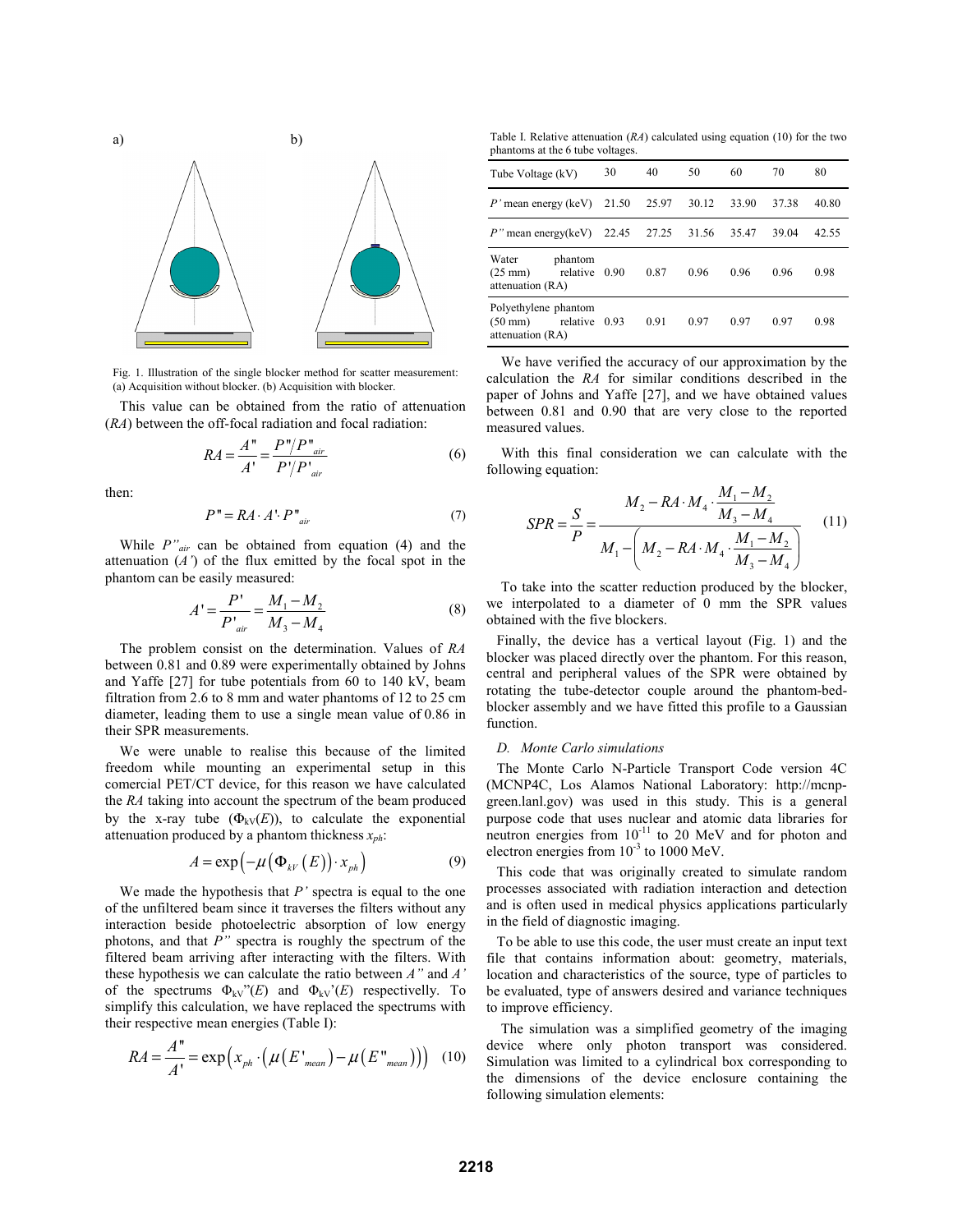

Fig. 2. Illustration of the Monte Carlo detector simulation sub-cells position (blue) related to the full detector size (yellow) over the detector schema.

- The source as a photon source with the unfiltered spectrum (https://w9.siemens.com/cms/oemproducts/Home/ X-rayToolbox/spektrum/Pages/Default.aspx) corresponding to the tungsten anode
- The tube's window filter
- The phantom and the carbon fiber bed
- The detector was simulated as a multilayer of items (Fig. 2) representing the detector window, the detector sub-cells and a *SSW* (or *SSR*) card. Their order as been changed as it will be explained later.

The *Surface Source Write* (*SSW*) and card is used to write a surface source file. This file is readed in a subsequent simulation by the *Surface Source Read* (*SSR*) with the option to dissociate the particles coming from a collision from the ones that do not.

While the full gantry geometry was reproduced, the detector was only simulated on 61 sub-cells of  $0.5 \times 0.5 \times 0.15$  mm<sup>3</sup> size of the full physical detector  $(120 \times 120 \times 0.15 \text{ mm}^3)$  (Fig. 2). Because of the cylindrical shape of the phantoms, the results on the remaining parts of the detector were derived using bicubic interpolation. These 61 sub-cells were set to *Pulse Height Tallies* to obtain the energy deposition in each cell per initial particle in the simulation (MeV/particle).

The compare between experimental and Monte Carlo simulation, we simulated the rotation of the tube-detector assembly and calculated the SPR for different projection angles, taking the correct sub-cell detector corresponding to the detector position (*p*) of the blocker in the experimental situation:

$$
p = \frac{r \cdot \sin(\alpha)}{1/mag - r \cdot \cos(\alpha)/SDD}
$$
 (12)

where  $r$  is the phantom diameter,  $\alpha$  the projection angle, *SDD* the source to detector distance (equal to 29 cm in this device) and *mag* (*mag* = *SDD*/*SOD*) the geometrical magnification.

With this rotation, we have determined the SPR profile of the central slice and fitted it to a Gaussian function for a comparison between both methods. The comparisons were realized for five different conditions: data acquisition with a magnification of 1.3 and tube potentials of 30, 50 and 80 kV with the φ50 mm phantom, acquisition with a magnification of 2.0 and a tube potential of 50 kV and finally acquisition of the φ25 mm phantom with a magnification of 1.3 and a tube potential of 50 kV.



Fig. 3. SPR at different NEMA phantom positions as a function of tube potential at a magnification of 1.3. (a) Experimental results for tube potentials of 30, 50 and 80 kV. Comparison between experimental measurements and Monte Carlo simulations for: (b) 80 kV, (c) 50 kV and (d) 30 kV.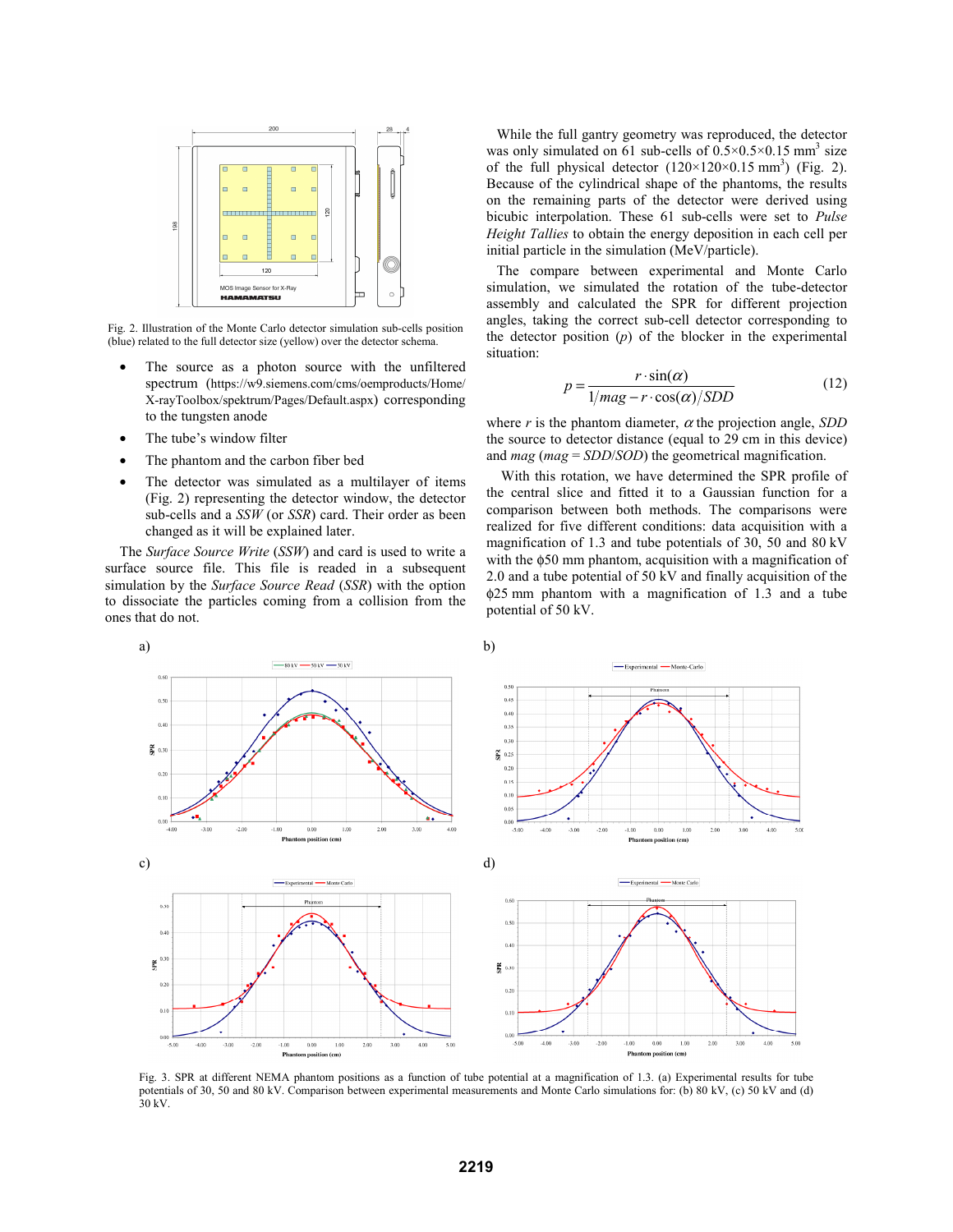### III. RESULTS

#### *A. Experimental and Monte Carlo simulations results*

The results of the experimental measurements of the SPR performed with the 50 mm diameter phantom at three different tube potentials are shown in Fig.3a, one can observe that the highest SPR (0.540) is obtained with a tube potential of 30 kV while the SPR for the two other tube potentials (50 and 80 kV) are quite similar (0.444 and 0.452) with a slight increase of the measured value. When comparing experimental and Monte Carlo simulation results (Fig. 3b, c and d), show that the simulation is in good agreement with the experimental results in region corresponding to the phantom where the mean relative difference between the two methods is below 2.5% for the three situations whereas the difference at the maximum SPR are between 4 and 6%.

The SPR obtained with this same phantom but with a magnification of 2.0 is shown in Fig. 4a. As expected, the SPR decreases with magnification because of the increase of the air gap and the reduction of the exposed region in the phantom. The comparison of these results with the MC simulation results shows again a good concordance (Fig. 4b) since the relative difference at the central point is below 1%. However, it increases at the peripheral part of the phantom giving a mean difference of 9.35% in the phantom region.

Finally, the influence of phantom size and chemical composition on SPR is shown in Fig. 5a for a water phantom (φ 2.5 cm). The SPR obtained experimentally is 0.275 at the centre of the phantom and is noticeably lower than the SPR

Table II. Relative difference between experimental results and Monte Carlo simulations for the 5 experimental situations.

|                              | Polyethylene phantom | Water<br>phantom<br>$(\phi$ 25 mm) |          |                                         |        |
|------------------------------|----------------------|------------------------------------|----------|-----------------------------------------|--------|
| Conditions                   |                      | Mag. $=1.3$                        |          | $\text{Mag.} = 2.0 \ \text{Mag.} = 1.3$ |        |
|                              | 30 kV                | 50 kV                              | 80 kV    | 50 kV                                   | 50 kV  |
| Max. Experimental SPR        | 0.540                | 0.444                              | 0.452    | 0.303                                   | 0.275  |
| Max. Simulation SPR          | 0.571                | 0.472                              | 0.472    | 0.300                                   | 0.289  |
| Diff. @ Max SPR              | 5.33%                | 6.03%                              | 4.36%    | $-0.85%$                                | 4.84%  |
| Mean diff. inside<br>phantom | $-2.30\%$            | 2.35%                              | $1.17\%$ | 9.35%                                   | 11.19% |

measured  $(0.444)$  for the polyethylene phantom  $(\phi$  5 cm), mainly because of its smaller volume. Comparative evaluation results between experimental measurements and MC simulations (Fig. 5b), show a relatively low difference is inside the phantom region  $(\leq 11.2\%)$  and especially at its centre  $(\leq 5\%)$ .

The results are summarized in table II where experimental and simulation results of the SPR at the central phantom point are shown together with relative differences between the two approaches at the same central point and as a mean inside the phantom region. It is obvious that higher relative differences are noticed when the global SPR is lower as is the case for a magnification of 2.0 and the water phantom acquisitions.



Fig. 4. SPR at different NEMA phantom positions as a function of geometrical magnification at 50 kV. (a) Experimental results for magnifications of 1.3 and 2.0. (b) Comparison between experimental measurements and Monte Carlo simulations for a magnification of 2.0.



Fig. 5. SPR at different phantom positions as a function of phantom size and composition. (a) Experimental results for NEMA and Water phantom (b) Comparison between experimental and Monte Carlo results with water phantom of 2.5 cm diameter.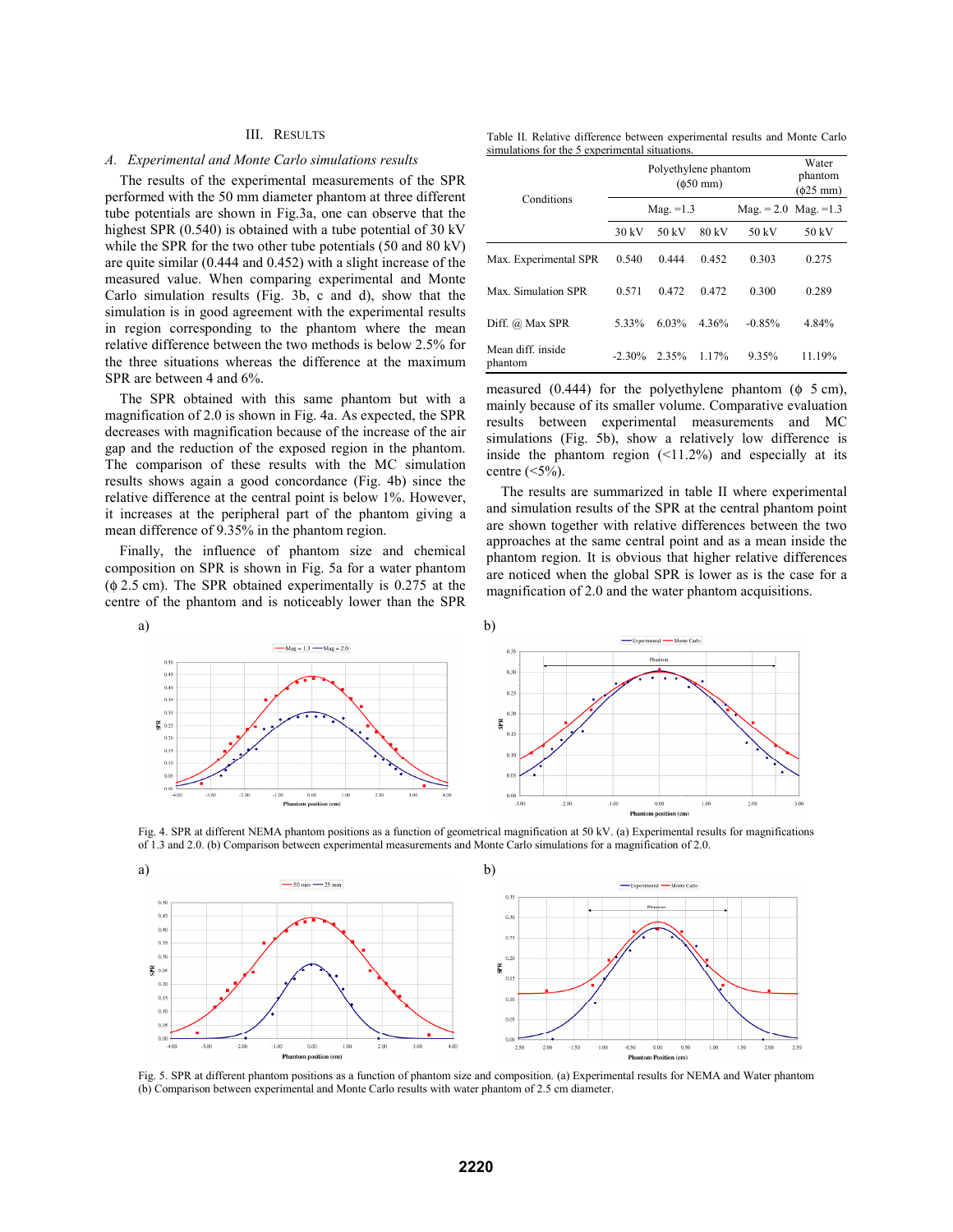

Fig. 6. Interpolation of the maximum SPR assessed using Monte Carlo simulations as a function of: a) tube voltage, b) geometrical magnification, and c) phantom diameter

#### *B. Influence of acquisition parameters on the SPR*

Following the methodology described by Chen et al.[13], the variation of the maximum SPR value as a function of the various acquisition parameters was assessed using MC simulations. The first test was made by simulating a 50 mm diameter polyethylene phantom with a magnification of 1.3 realized by changing the tube voltage of our simulation from 30 to 80 kV with a step of 10 kV. Fig. 6a shows that the variation of the maximum SPR can be interpolated with a quadratic polynomial function giving a theoretical minimum SPR for a voltage of 73.5 kV (effective energy  $\sim$  40 keV) that can be explained by the competitive effect photon energydependent coherent and incoherent scatterings.

The second tested parameter is the magnification which was varied by changing the source to object distance to produce values of 1.3, 1.7, 2.0, 2.2 and 2.5 (Fig. 6b) on a 50 mm diameter polyethylene phantom and tube voltage of 50 kV. Since the scatter should decrease by increasing the distance, the theoretical infinite distance should provide the minimum SPR. For this reason, we have chosen to interpolate the results with a negative power equation which resulted in a minimum asymptotic SPR of 0.239.

Finally we have performed six additional simulations with a magnification of 1.3 and a tube voltage of 50 kV with the polyethylene phantom with a diameter ranging from 2.5 to 5.0 cm (0.5 cm step) to study the influence of the phantom size on the SPR (Fig. 6c). The interpolation curve is again a quadratic polynomial since the scatter increases proportionally to the irradiated volume which is in turn proportional to the square of the phantom diameter.

#### IV. DISCUSSION

In this paragraph we are going to advance one possible explanation for the high difference between experimental and MC simulation results outside the phantom. To better understand this behaviour, we have performed four additional MC simulations with the polyethylene phantom, a magnification of 1.3 and with a tube potential of 50 kV to track the history of primary and scatter radiation. The diagram of these simulations and one of the standard simulations are shown in Fig. 7 and further explained below:

- a) *Before phantom* situation was scored by placing the SSW-SSR cards after the tube filter and *before the phantom*. This will provide an estimation of the primary on and off focal spot corresponding to particles without and with collisions, respectively (*P'* and *P*" for the experimental measurements);
- b) *After phantom* situation corresponds to the placement of the SSW-SSR cards just before the detector cover and *after the phantom*, to estimate the scatter produced by the phantom and bed;
- c) *After cover* situation is the standard simulation with the SSW-SSR cards placed *after the detector cover* and before the detector to allow the estimation of the increment of scatter produced by the detector cover when the phantom is present;
- d) *Background before cover* situation is similar to the *After phantom situation* (b) case but this time the phantom and the bed are not present in the simulation model, thus allowing the estimation of the primary on



Fig. 7. Illustration of the 5 different MC simulation setups used to illustrate the origins of the difference between experimental and MC results. (a) before phantom, (b) after phantom, c) after cover, d) background before cover, and e) background after cover.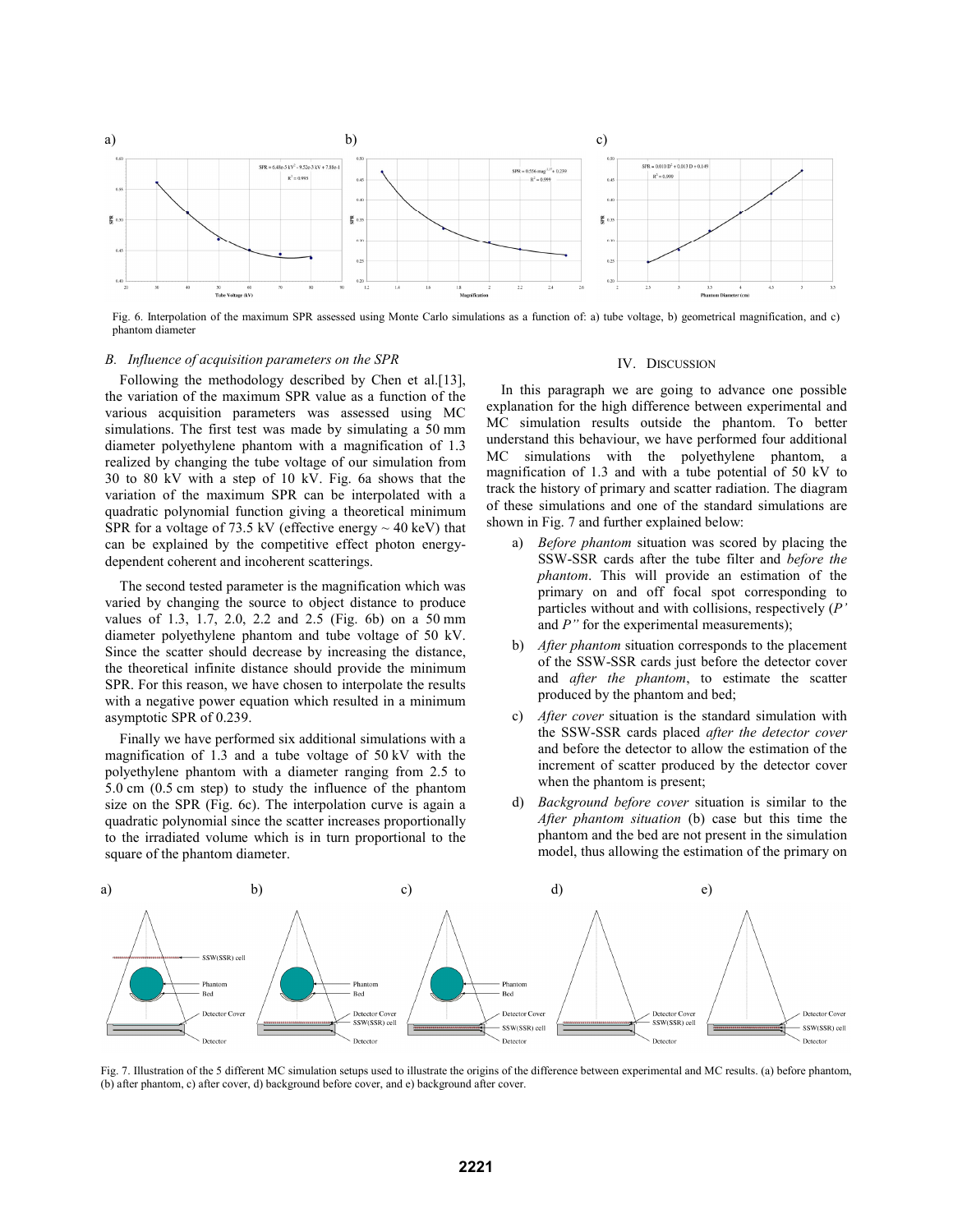

Fig. 8. Primary and scatter evolution at different positions of the micro-CT system. (a) Primary pulses captured by the detector normalized by the number of starting particles. (b) Energy deposited in the detector by the primary. (c) Relative primary energy increase for each step of the simulation. (d) Scatter pulses captured at the detector normalized by the number of starting simulation particles. (e) Energy deposited in the detector by scatter radiation. (f) Relative scatter energy increase for each step of the simulation.

and off focal spot in air (*P'air* and *P"air* for the experimental measurements);

e) *Background after cover* situation is a simulation with the SSW-SSR cards located just *after the detector cover* and before the detector, as in the main simulations, but this time without the bed and phantom. This simulation allows the estimation of the scatter produced by the detector cover.

We have to notice that in all previously described situations the results are the obtained at the detector level. It should be also emphasized that in the experimental method equations (1) and (2) correct the intuitive primary measure  $(M<sub>1</sub>)$  increasing the primary estimate (*P'*) by the addition of scattered radiation mainly from the tube filter (*P"*), and subtracting this value from the intuitive scatter value  $(M_2)$  to obtain the phantom scatter only (*S*) measurement. On the following example we discuss how this correction can affect the SPR estimation on our micro-CT system mainly because of the presence of the aluminium cover detector.

Fig. 8 shows the primary and scatter evolution through all the previously described steps. It can be seen that the number of primary pulses received by the detector (Fig. 8a) change only in the phantom region. However, the energy deposited on the detector is different because of the phantom presence in the simulation model (Fig. 8b). the increase of the energy between each step (Fig. 8c) shows better that the critical step for the primary seems to be the crossing of the phantom where the change in the primary deposited energy is around 110% while the primary reduction by the detector cover is close to 5%. One possible explanation is that the primary correction that considers all the effects of the imaging device on the primary off focal spot (*P"*) is important and dependent on the phantom position while this is negligible for the detector cover regardless of the presence of the phantom.

The analysis of the scatter variation, shows that the scatter pulses produced before the phantom (*P"*) are quite small to arrive at the detector (Figuer 8d), not only because of the distance but also probably because of the detector cover. It can also be seen that the scatter (*S*) produced on the phantom represents most of the scatter energy arriving to the detector (Figuer 8e). This can be noticed when comparing the scatter energy increase at each step (Fig. 8f) since this increase is about 190% in the phantom region and 150% outside the phantom region. The most important fact is that while the influence of the detector cover on the primary beam is low (5%) and insensitive to the presence of the phantom, this is not the case for the scatter because the cover increases the scatter by  $\sim$ 10% in the phantom region and  $\sim$ 50% outside the phantom region probably because of the high amount of primary arriving to this region that will scatter on the detector cover. One must notice that this amount cannot be estimated experimentally with the correction proposed by Yaffe et al. [26] explaining why we obtain a good agreement between MC simulations and experimental results in the phantom region while in the outer part the scatter is either underestimated by the experimental method and/or overestimated by the MC simulations.

#### V. CONCLUSION

We have measured the SPR in the micro-CT subsystem of a commercial preclinical PET-CT scanner and demonstrated that the cone-beam geometry is responsible of its not